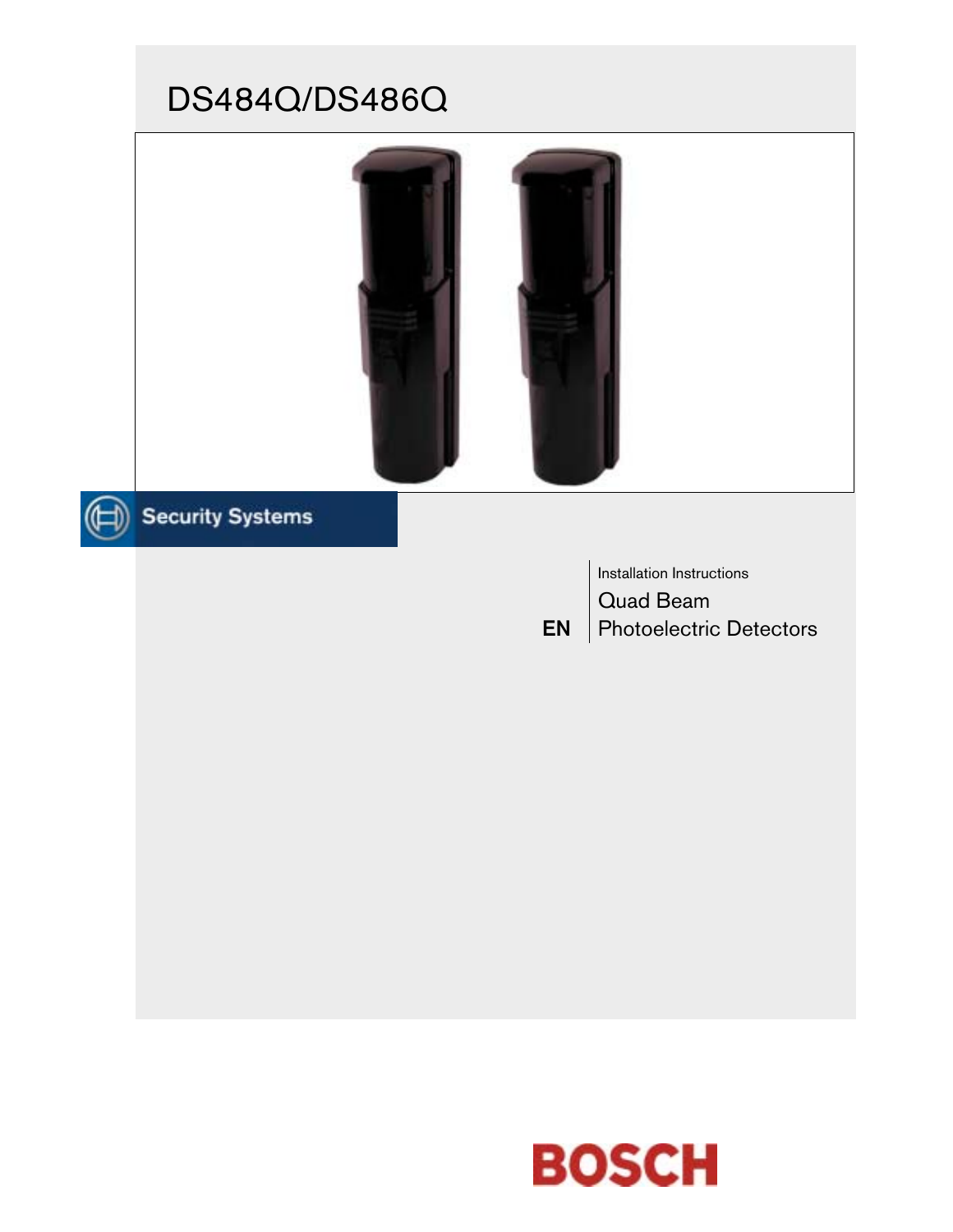# 1.0 Overview

# 1.1 Description

The DS484Q and DS486Q are photoelectric quad beam detectors that use four pulsed infrared beams to activate an alarm relay upon detection of an intruder. Both models contain a transmitter that emits an invisible infrared beam, and a receiver. If the beam is broken, the receiver signals an alarm. Multiple channel operation provides increased system flexibility by allowing multiple devices to be used near each other without cross-talk or other interference.

# 1.2 Components

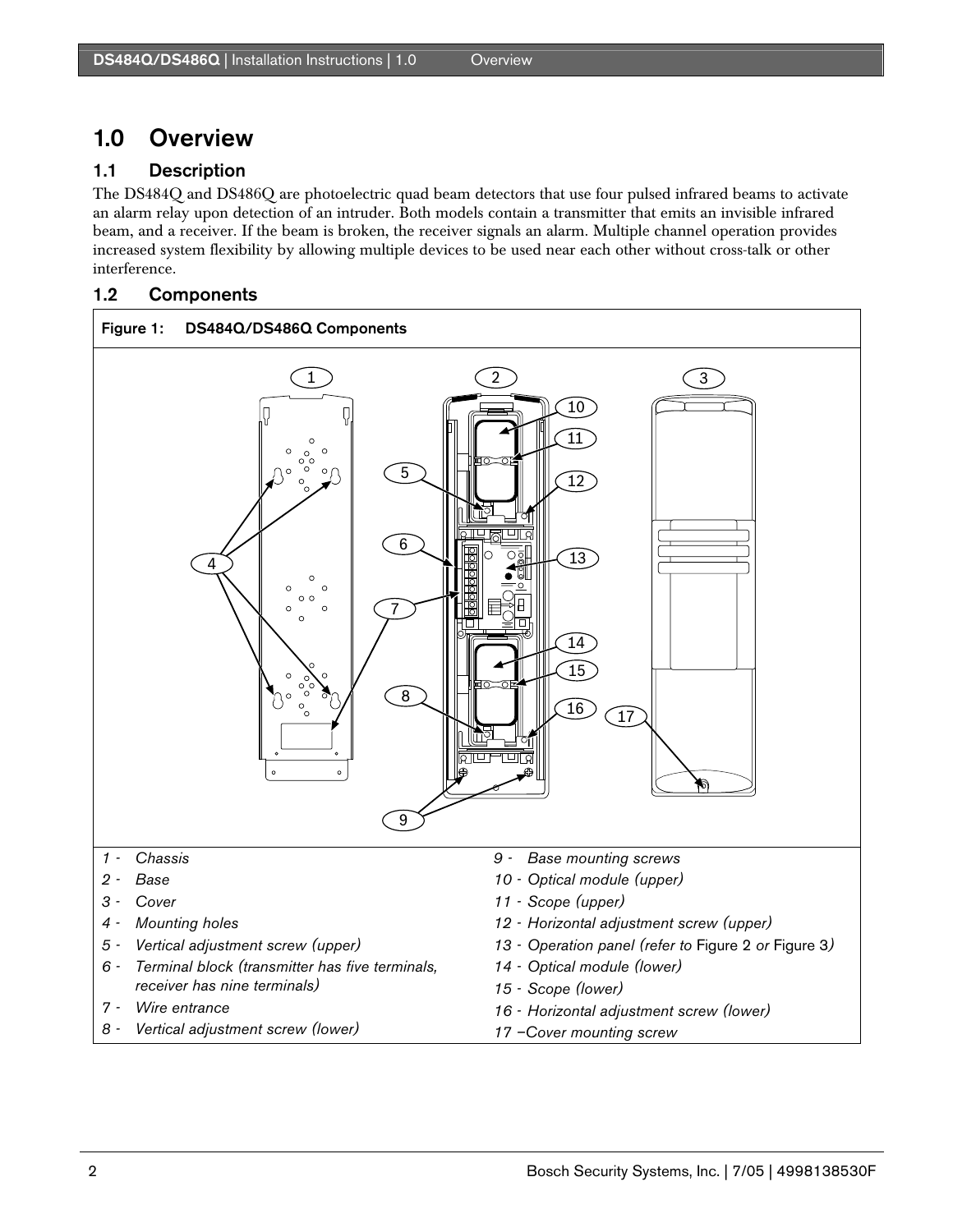



# 1.3 Features

.

#### 1.3.1 100 Times Sensitivity Allowance

Stable operation is maintained even if 99% of beam energy is cut by environmental disturbances such as rain, fog, or frost.

#### 1.3.2 Beam Power Control

Use this feature to select the appropriate beam intensity for the detection range. Controlling beam intensity minimizes the risk of reflection off nearby walls and cross detection with other detectors.

#### 1.3.3 Beam Interruption Time Control

Use this feature to change the beam interruption time to best fit the application.

#### 1.3.4 Using Multiple Transmitter-and-Receiver Sets

Up to four transmitter-and-receiver sets can be stacked.

#### 1.3.5 Selectable Beams

The beams in the DS484Q and DS486Q are configurable into eight different combinations (two groups by four channels). These combinations can eliminate false alarms that can occur from cross-talk when multiple beams are stacked, or when the transmitter and receiver are separated by a long distance.



The diameter of the transmitted beam increases with increased distance between the transmitter and receiver. At distances that approach the maximum range, the beam might reach two or more receivers. Refer to *Section 2.1.2 Beam Spread* on page 5 for additional information.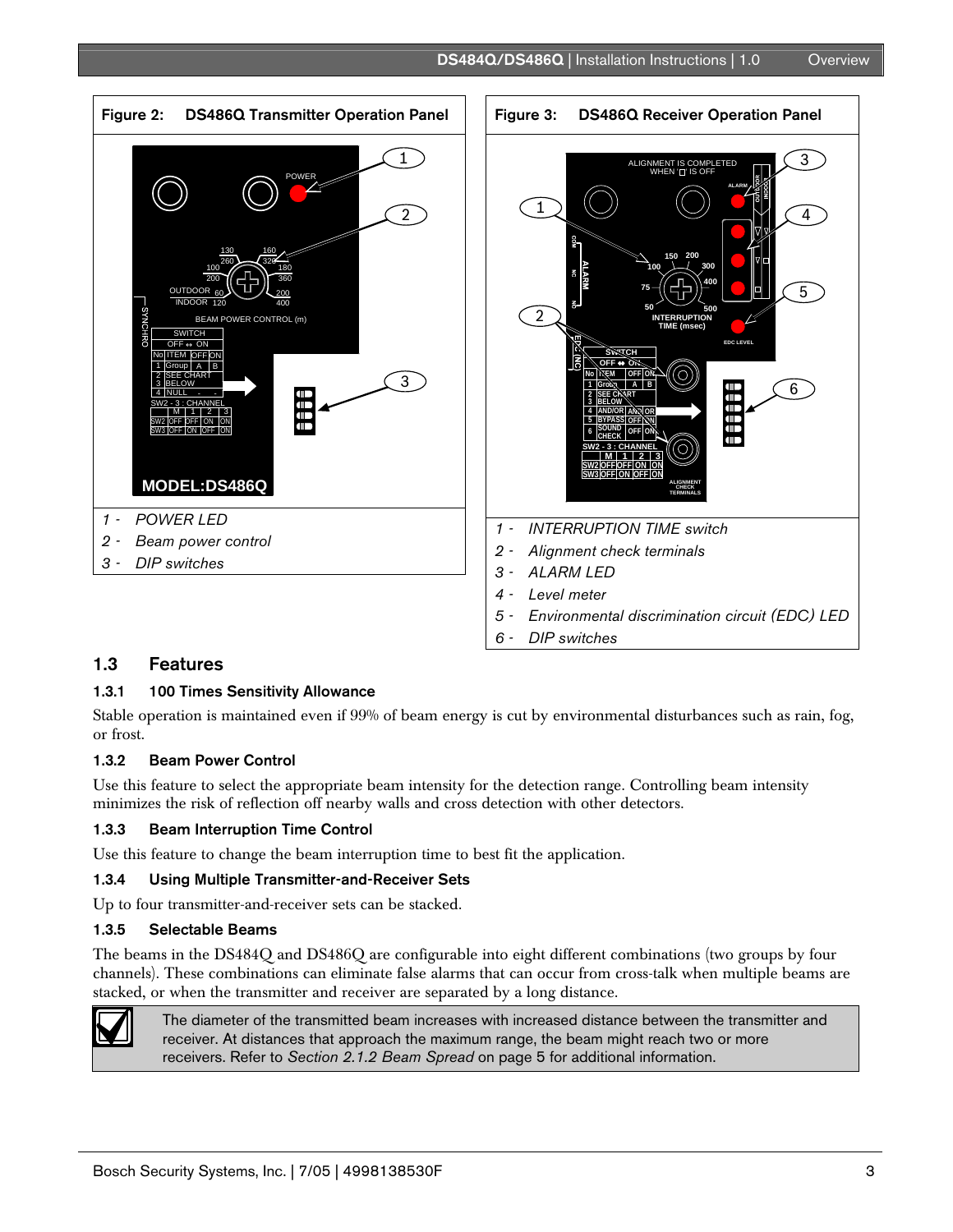# 1.3.6 Selectable AND/OR Gate

The photoelectric intrusion detection system in the DS484Q and DS486Q provides alarm relay activation for different considerations. Use the DIP Switches to select the required protection:

AND gate – All four beams must be blocked simultaneously to cause an alarm. This setting results in fewer false alarms caused by birds and other small animals.

OR gate – Either the upper or lower pairs of beams must be blocked. This setting can detect an intruder crawling on the ground.

# 1.3.7 Environmental Discrimination Circuit (EDC)

The Environmental Discrimination Circuit (EDC) sends a signal when maintaining stable operation becomes difficult due to environmental disturbances. The EDC detects the gradual loss of signal along the beam's path because of dirt built up on the cover, or because of rain, fog, or snow. If the signal decreases by 95% over at least 4-seconds, the EDC activates the EDC LED (refer to *Figure 3* on page 3) and relay. This indicates that something is partially blocking a beam, or that the covers need cleaning.



The EDC feature was not evaluated by Underwriters Laboratories (UL).



*ON position*  To use the EDC Bypass Switch, set the receiver's DIP

Switch 5 to ON or OFF (*Figure 4*). Refer to *Table 1* for information about the functions and detector status.



Connect the EDC to a trouble circuit.

Check the system after the EDC relay activates.

|  | <b>EDC BYPASS Switch States</b><br>Table 1: |                                         |                                    |  |
|--|---------------------------------------------|-----------------------------------------|------------------------------------|--|
|  |                                             |                                         |                                    |  |
|  | <b>Detector Status</b>                      | <b>BYPASS Switch</b><br>OFF             | <b>BYPASS Switch</b><br>OΝ         |  |
|  | Poor<br>Environmental                       | <b>EDC LED lights</b><br>and EDC signal | <b>EDC LED turns</b><br>on and EDC |  |

| Poor<br>Environmental<br>Condition*                                        | EDC LED lights<br>and EDC signal<br>is provided<br>through the<br>normally-closed<br>relay output at<br>the receiver. | <b>EDC LED turns</b><br>on and EDC<br>signal is provided<br>through the<br>normally-closed<br>relay output at<br>the receiver.                              |  |
|----------------------------------------------------------------------------|-----------------------------------------------------------------------------------------------------------------------|-------------------------------------------------------------------------------------------------------------------------------------------------------------|--|
|                                                                            | The alarm is<br>generated by loss<br>of beam energy.                                                                  | With the loss of<br>beam energy, the<br><b>ALARM LED</b><br>lights but alarm<br>signal is not<br>generated (alarm<br>relay is<br>automatically<br>shunted). |  |
| When either<br>optical module is<br>blocked for 3 or<br>more seconds.      | <b>EDC LED turns</b><br>on and EDC<br>signal is provided                                                              | <b>EDC LED turns</b><br>on and EDC<br>signal is<br>provided.                                                                                                |  |
|                                                                            | No alarm output<br>is generated.                                                                                      | If another optical<br>module is<br>blocked, the<br><b>ALARM LED</b><br>turns ON, but no<br>alarm signal is<br>generated.                                    |  |
| When both<br>optical modules<br>are blocked for 3<br>seconds.              | After the<br>specified<br>interruption time,<br>the ALARM LED<br>turns ON and<br>alarm signal is<br>generated.        | After the<br>specified<br>interruption time,<br>the ALARM LED<br>turns ON, and<br>alarm signal is<br>generated.                                             |  |
|                                                                            | If beams are<br>blocked for more<br>than 3 seconds.<br><b>EDC LED turns</b><br>ON, and EDC<br>signal is<br>generated. | EDC LED does<br>not turn ON, and<br>EDC signal is not<br>provided.                                                                                          |  |
| Poor environmental condition refers to difficulty in maintaining<br>$\ast$ |                                                                                                                       |                                                                                                                                                             |  |

stable operation due to environmental disturbances like fog or rain.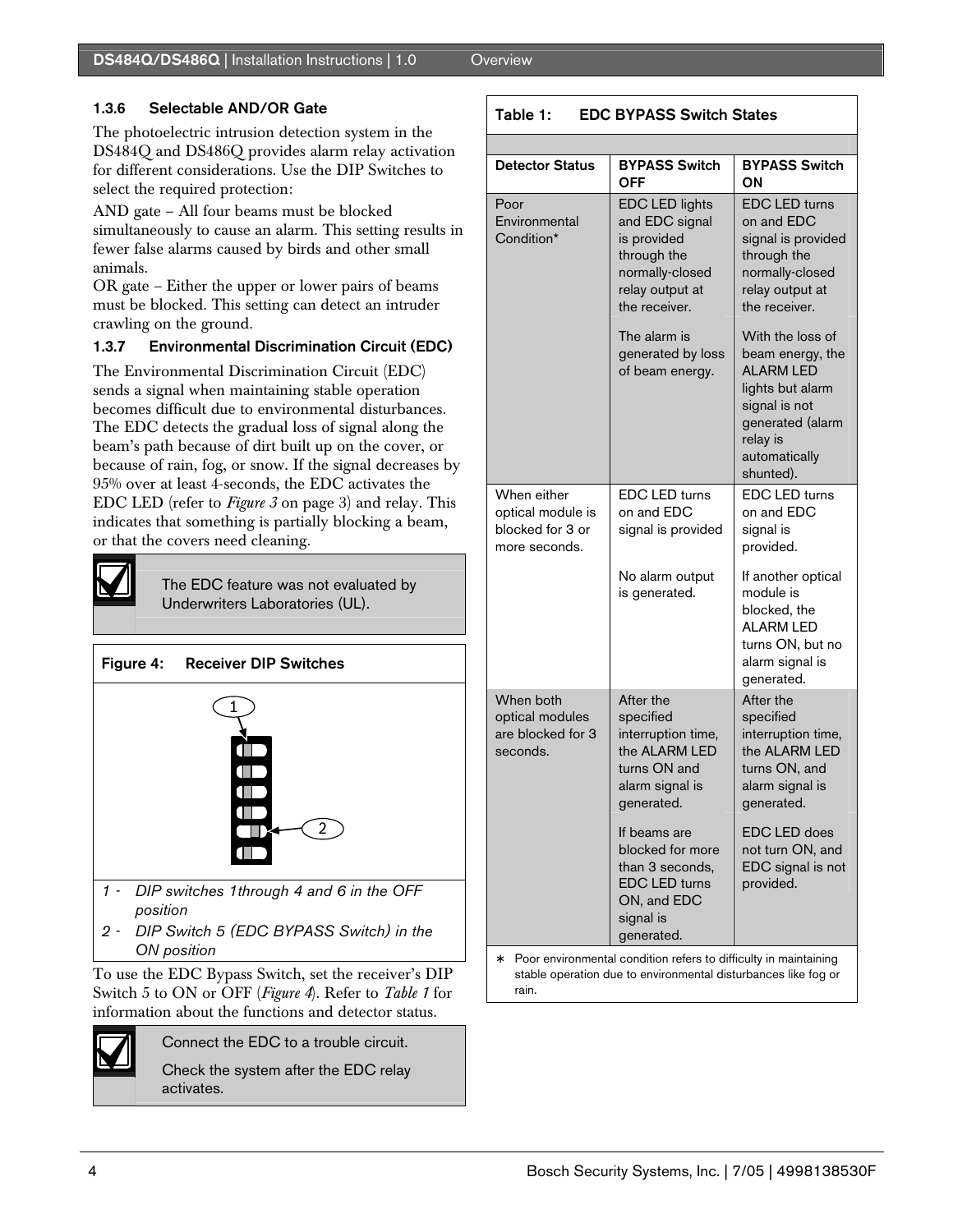# 2.0 Installation

# 2.1 Installation Considerations

Read the following information before installing, wiring, and performing regular maintenance on the equipment.

#### Do not install the detector:

- near trees and plants where falling leaves can block the beam
- where intense sources of light and sunlight can reflect directly into the receiver optics



A beam of light shining at a  $\pm$ 3-degree angle of each receiver can cause false alarms.

- on movable surfaces
- where subject to splashing water or sea spray
- beyond the maximum range of each model
- where strong electrical noise or radio frequency interference occurs
- where strong vibration occurs
- in the presence of corrosive or explosive gas Face upper and lower optical modules toward each other on the transmitter and the receiver.
- 
- Do not install or wire detectors during a thunderstorm.
- Do not supply power until all wiring is completed.
- Maintain power between 10.5 VDC and 28 VDC at all times.
- Do not disassemble or modify the base.

### 2.1.1 Beam Strength over Distance

The beam strength is best if used within the maximum range of the detectors. If used for shorter distances, excess beam energy reaches the receiver resulting in reflection off nearby walls and incorrect communication with other detectors.

### 2.1.2 Beam Spread

The beam spread is +0.7°. Refer to *Figure 5* and *Table 2* to determine the installation conditions.

#### Table 2: Beam Spread Distances

| <b>Between</b><br>Transmitter and<br>Receiver <sup>*</sup> |     | Horizontal<br>Spread <sup>*</sup> |      | <b>Total Vertical</b><br>Spread <sup>®</sup> |      |
|------------------------------------------------------------|-----|-----------------------------------|------|----------------------------------------------|------|
| m                                                          | ft  | m                                 | ft   | m                                            | ft   |
| 20                                                         | 66  | 0.5                               | 1.7  | 0.8                                          | 2.6  |
| 40                                                         | 131 | 1.0                               | 3.3  | 1.3                                          | 4.3  |
| 60                                                         | 197 | 1.5                               | 4.9  | 1.8                                          | 5.9  |
| 80                                                         | 263 | 2.0                               | 6.6  | 2.2                                          | 7.2  |
| 100                                                        | 328 | 2.5                               | 8.2  | 2.7                                          | 8.9  |
| 120                                                        | 394 | 3.0                               | 9.8  | 3.2                                          | 10.5 |
| 140                                                        | 459 | 3.5                               | 11.5 | 3.7                                          | 12.1 |
| 160                                                        | 525 | 4.0                               | 13   | 4.2                                          | 13.7 |
| 180                                                        | 591 | 4.5                               | 14.8 | 4.7                                          | 15.4 |
| 200                                                        | 656 | 6.0                               | 16.4 | 5.2                                          | 17.1 |
| $\ast$<br>$Dof$ or to Figura 5                             |     |                                   |      |                                              |      |

Refer to Figure 5.

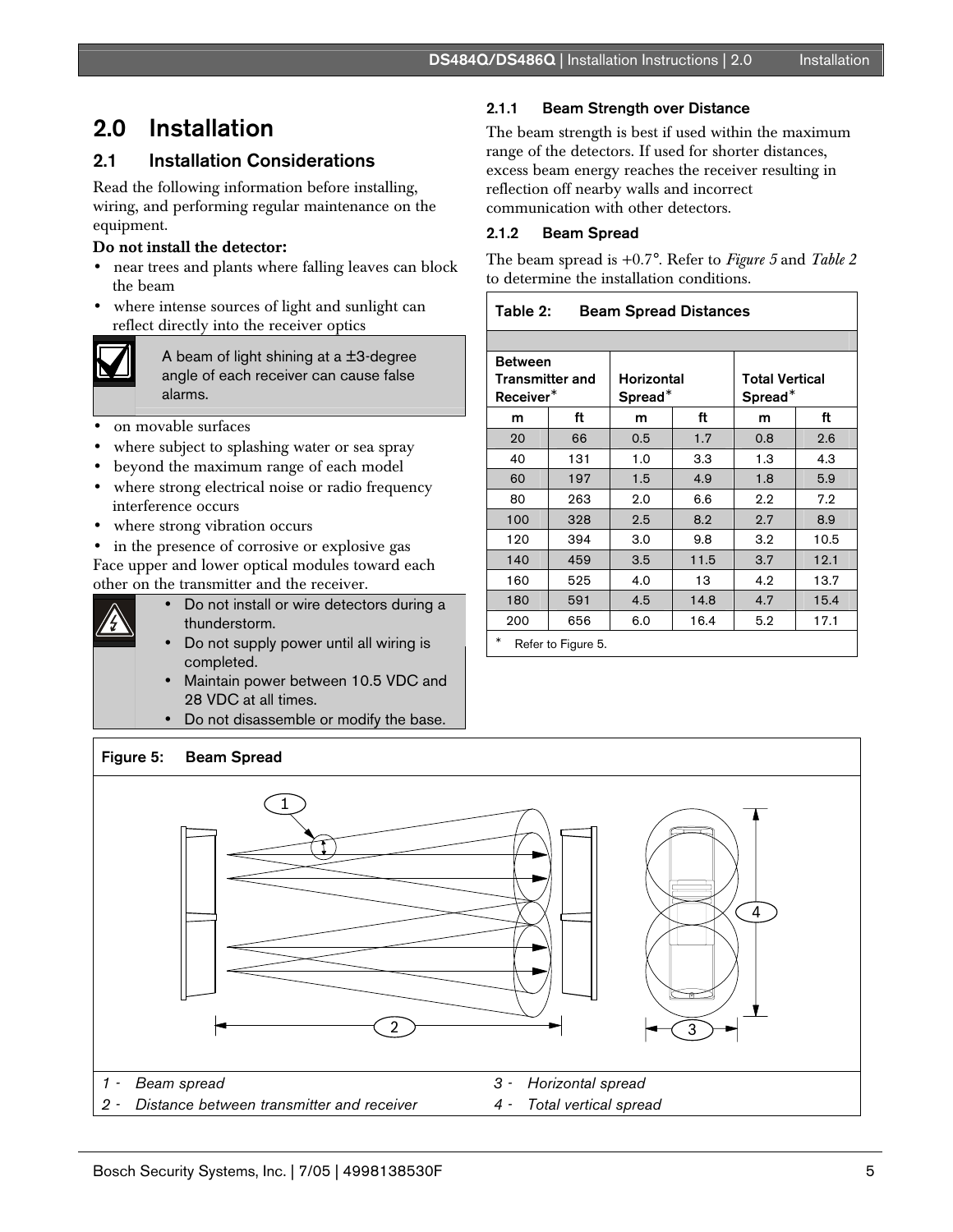# 2.2 Mounting

Mount the DS484Q and DS486Q in one of two ways:

- Pole mounted
- Wall mounted

# 2.2.1 Pole Mounting

- 1. Choose an appropriate mounting location for the system. Install poles with a clear line-ofsight between the transmitter and the receiver.
- 2. Loosen the transmitter's cover mounting screw and remove the cover. Refer to *Items 3* and *17* in *Figure 1* on page 2*.*
- 3. Loosen the two mounting screws and remove the chassis by sliding it down against the base Refer to Refer to *Items 1* and *9* in *Figure 1* on page 2.

# Single Unit Pole Mounting

- 1. Use the short clamping screws to attach the mounting plates to the chassis. Refer to *Figure 6*.
- 2. If the pole diameter is between 3.8 cm and 4 cm (1.5 in. and 1.6 in.), use the shorter flange (1.0 cm [0.4 in.]) of the mounting plate. If the pole diameter is between 4 cm (1.6 in.) and 4.3 cm (1.7 in.), use the longer flange (1.5 cm [0.6 in.]) of the mounting plate. This ensures that the end of the screw does not contact the pole.



3. Use the U-clamps and the long clamping screws to attach the chassis firmly. Refer to *Figure 7.* Make sure the transmitter is mounted in direct line-ofsight of the receiver.

# Figure 7: Using U-clamps



- 4. Insert the wiring through the chassis wire entrance, leaving enough wire to access the transmitter's terminal block. Refer to *Items 6* and *7* in *Figure 1* on page 2.
- 5. Slide the transmitter onto the chassis. Tighten the base mounting screws. Refer to *Figure 1* on page 2.
- 6. Repeat the mounting process for the receiver. Make sure to mount the receiver in direct line-ofsight of the transmitter.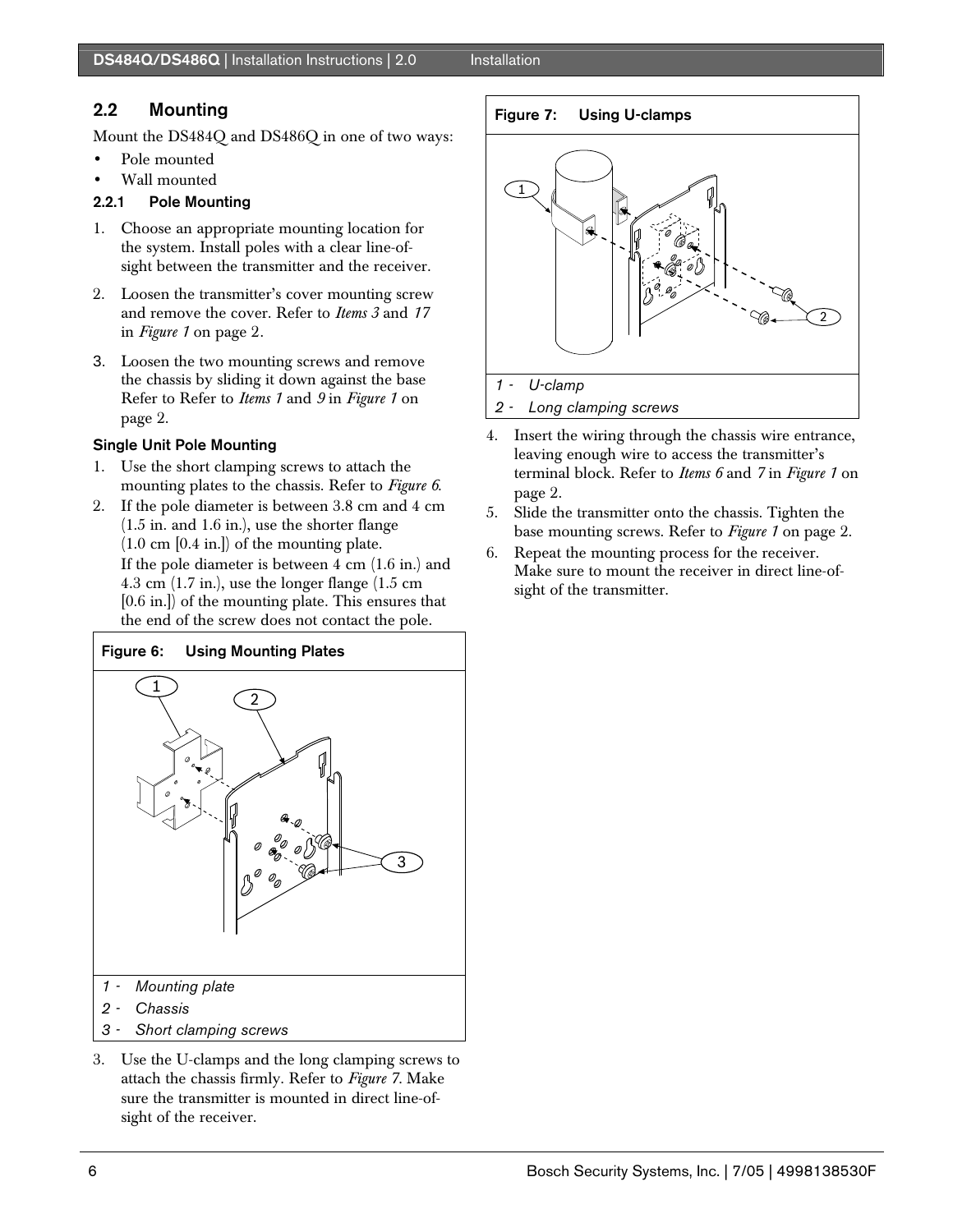#### Back-to-Back Pole Mounting



- 1. With spacers between the two units, mount the transmitter and the receiver back-to-back. Refer to *Figure 8*.
- 2. Use nuts and bolts to attach each unit firmly to the pole.

3. Make sure that the units are aimed so that the transmitter and the receiver in the same set are aligned with each other.

#### 2.2.2 Wall Mounting

Refer to *Figure 9* for Steps 1 through 7.

- 1. Loosen the transmitter's cover mounting screw and remove the cover.
- 2. Loosen the two base mounting screws and remove the chassis by sliding it down against the base.
- 3. Insert wiring through the chassis wire entrance, leaving enough wire to access the transmitter's terminal block.
- 4. Insert the chassis mounting screws through the mounting holes to mount the chassis on the mounting surface.
- 5. Insert wiring through the wire entrance of the transmitter. Remove the wire entrance at the bottom of the transmitter.
- 6. Reattach the transmitter to the chassis.
- 7. Repeat this mounting procedure for the receiver. Make sure it is mounted in a direct line-of-sight to the transmitter.

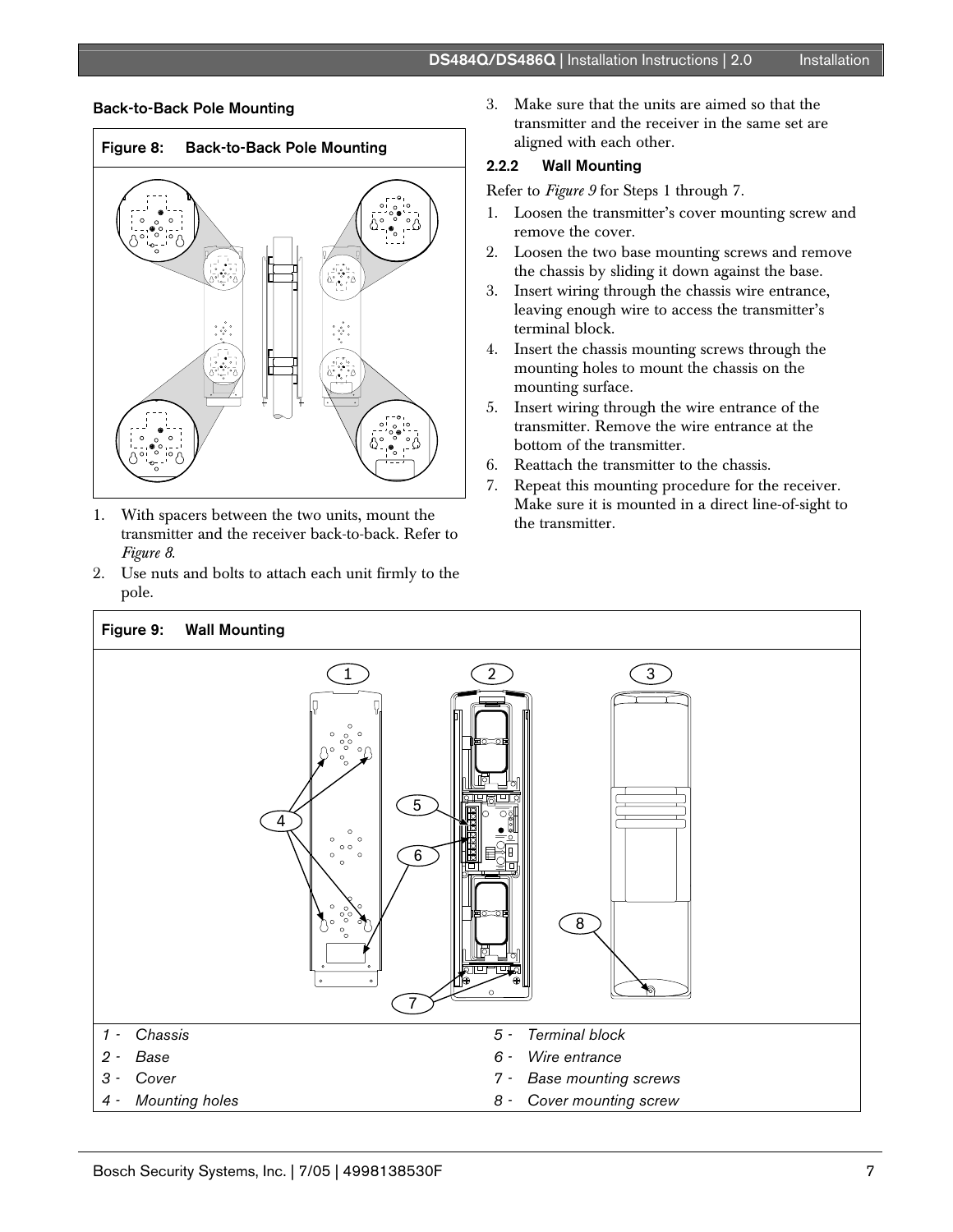# 3.0 Wiring



Apply power only after all connections are made and inspected.



Install these detectors according to the National Electrical Code, NFPA-70.

*Table 7* is based on one set (transmitter and receiver) connected to the same wire run from the power source.

When installing two or more sets on one wire run, calculate the maximum length by dividing the maximum listed wire length by the number of sets installed.

Connect the transmitters and receivers to a UL Listed power supply or control panel capable of providing standby power for at least 4 hours.

Test this system at least once a week to ensure proper operation.

| Table 3:                  | Wire Length / AWG Chart   |                 |               |                 |  |
|---------------------------|---------------------------|-----------------|---------------|-----------------|--|
|                           |                           |                 |               |                 |  |
| Wire                      | Maximum Distance [m (ft)] |                 |               |                 |  |
| Gauge                     |                           | <b>DS484Q</b>   |               | <b>DS486Q</b>   |  |
| $\mathsf{Imm}^2$<br>(AWG) | <b>12 VDC</b>             | 24VDC           | 12VDC         | 24VDC           |  |
| 0.8<br>(22)               | 90<br>(295)               | 850<br>(2789)   | 80<br>(295)   | 730<br>(2395)   |  |
| 1.06<br>(19)              | 180<br>(591)              | 1670<br>(5479)  | 150<br>(492)  | 1420<br>(4659)  |  |
| 1.37<br>(17)              | 330<br>(1083)             | 3020<br>(9908)  | 280<br>(919)  | 2580<br>(8465)  |  |
| 1.8<br>(14)               | 590<br>(1936)             | 5370<br>(17618) | 500<br>(1640) | 4570<br>(14993) |  |

Figure 10: Transmitter, Terminal Block Wiring



- *1 Power (non-polarized), 10.5 VDC to 28.0 VDC*
- *2 Tamper Output (1b), 30 VDC 0.1 A*
- *3 Synchronized wiring*





- 
- *3 EDC Output (1b), 30 VDC 0.2 A*
- *4 Tamper Output (1b), 30 VDC 0.1 A*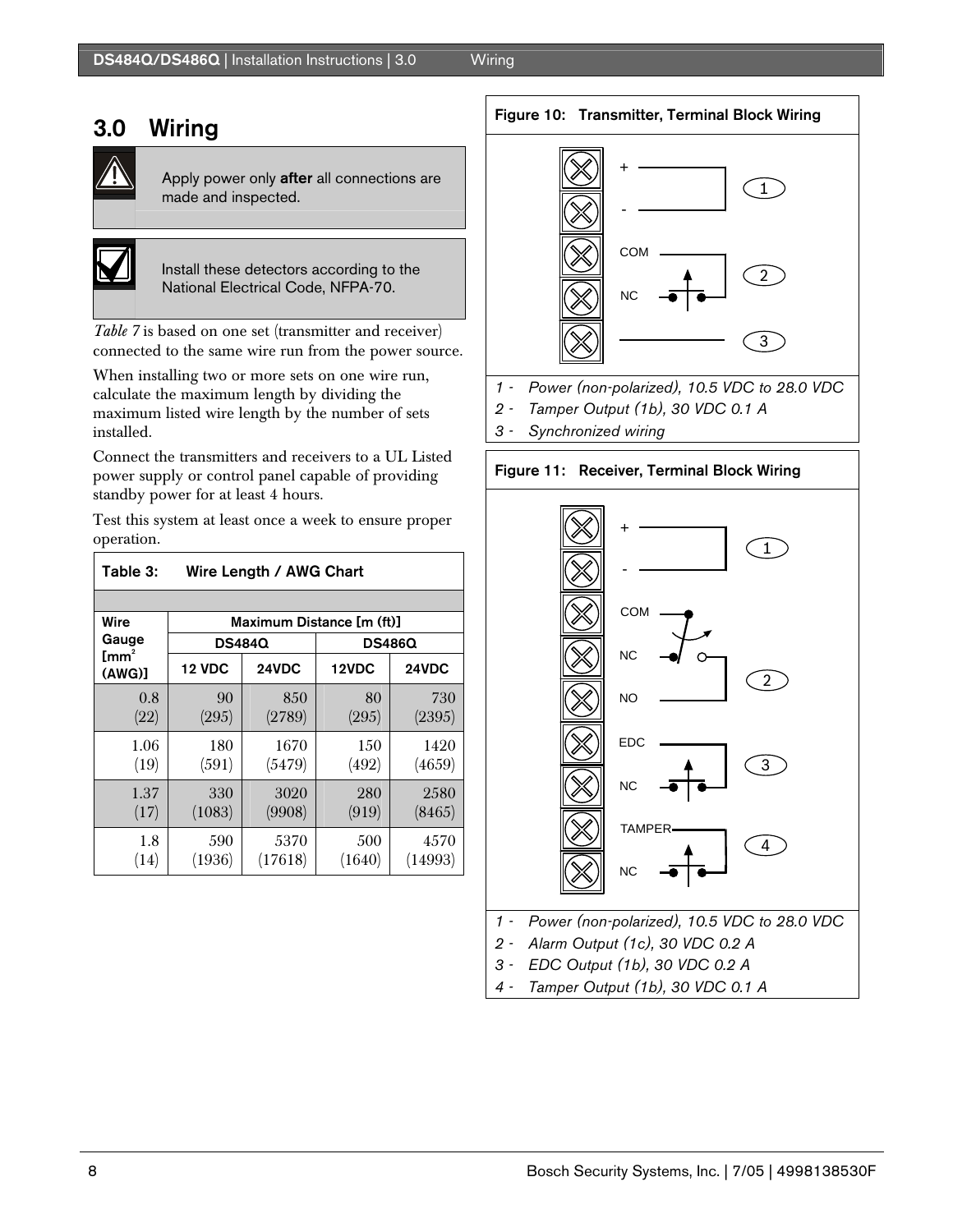

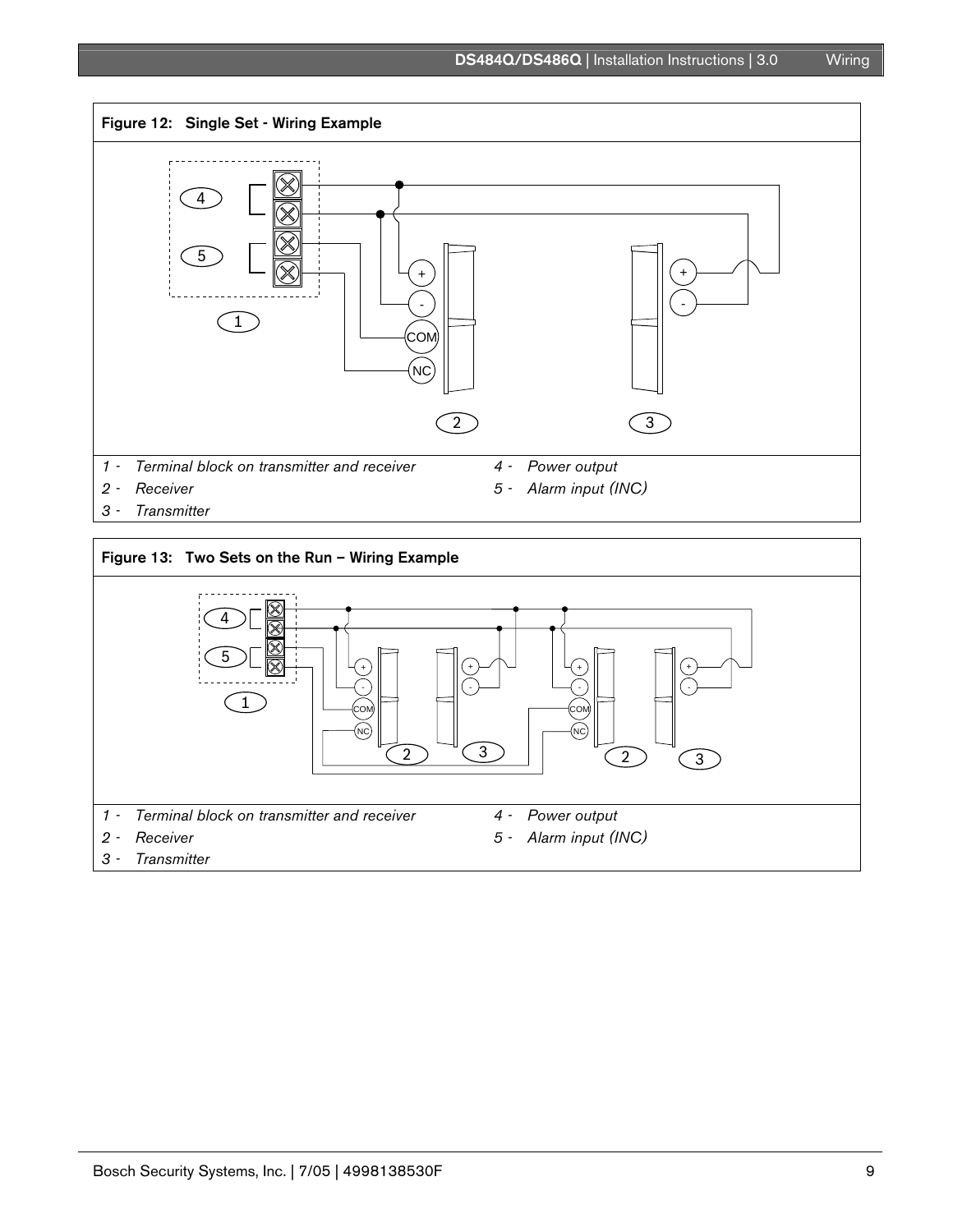# 4.0 Setup and Alignment

# 4.1 Setup

# 4.1.1 Receiver Setup



- *1 INTERRUPTION TIME switch*
- *2 DIP Switch 4 (ON or OFF for the AND/OR gate)*
- *3 DIP Switch 5*
- 2. Select the beam alarm condition by setting DIP Switch 4 ON or OFF for the AND/OR gate. Refer to *Figure 14*.
	- If DIP Switch 4 is ON, the OR condition is selected. The upper or lower beam pairs must be broken to cause an alarm.
	- If DIP Switch 4 is OFF, the AND condition is selected. The upper and lower beam pairs must be broken to cause an alarm.

3. Choose whether or not to bypass alarms by setting DIP Switch 5 to ON or OFF when the EDC activates. Refer to *Section 1.3.7 Environmental Discrimination Circuit (EDC)* on page 4 for more information.

The EDC is always on. DIP Switch 5 (BYPASS) controls the alarm condition relative to the EDC relay status. Refer to *Figure 4* on page 4.

- If DIP Switch 5 is ON, the system alarms only if the EDC relay is not activated. If the EDC is activated, the system does not indicate an alarm.
- If DIP Switch 5 is OFF, the system alarms regardless of whether the EDC relay is activated or not.



Connect the EDC to a trouble circuit, and check the system any time the EDC relay activates.



If the EDC remains activated for prolonged periods when the beam path is clear, the beam might be misaligned. Refer to *Section 4.2 Alignment* on page 13 to realign the beam.

4. Use a Phillips head screwdriver to adjust the rotary INTERRUPTION TIME switch according to how sensitive you want the detector to be to movement (catch performance). Refer to *Figure 14* for the location of the INTERRUPTION TIME switch. Refer to *Table 4* for interruption times and corresponding catch performance examples.



For UL applications, the interrupt time cannot be set above 75 ms.

For best performance when using the AND mode, do not exceed 100 ms beam interruption time.

# Table 4: Beam Interruption Time Examples

| Interrupt Time (ms) | <b>Catch Performance</b> |  |
|---------------------|--------------------------|--|
| 50                  | Running                  |  |
| 100                 | Jogging                  |  |
| 200                 | <b>Fast Walking</b>      |  |
| 300                 |                          |  |
| 400                 | Normal Walking           |  |
| 500                 | <b>Slow Moving</b>       |  |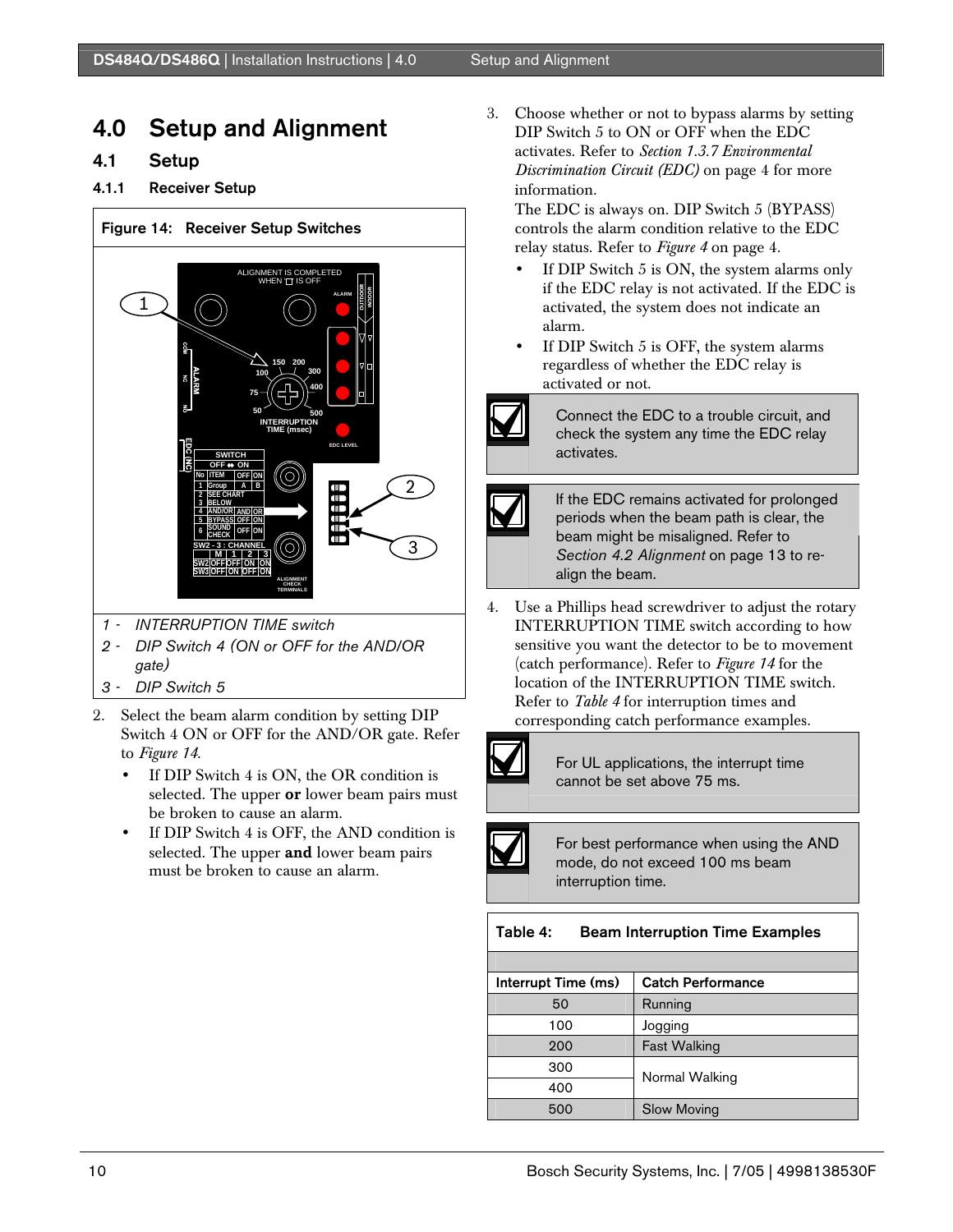

#### 4.1.2 Transmitter Setup

Turn the Beam Power Control rotary switch to the volume setting for the appropriate detection range. Refer to *Figure 15, Table 5* and *Table 6*.

| Table 5:                 | <b>Settings for Outdoor Beam Power</b><br>Control |                   |                                       |
|--------------------------|---------------------------------------------------|-------------------|---------------------------------------|
|                          |                                                   |                   |                                       |
|                          | <b>DS484Q</b>                                     |                   | <b>DS486Q</b>                         |
| Volume<br><b>Setting</b> | Range<br>$m$ (ft)                                 | Volume<br>Setting | Range<br>m (ft)                       |
| 40                       | 0 to 40<br>(0 to 131)                             | 60                | 0 to 60<br>(0 to 197)                 |
| 60                       | 40 to 60<br>(131 to 197)                          | 100               | 60 to 100<br>(197 to 328)             |
| 80                       | 60 to 80<br>$(197 \text{ to } 263)$               | 130               | 100 to 130<br>(328 to 427)            |
| 100                      | 80 to 100<br>(263 to 328)                         | 160               | 130 to 160<br>(427 to 525)            |
| 110                      | 100 to 110<br>(328 to 361)                        | 180               | 160 to 180<br>$(525 \text{ to } 591)$ |
| 120                      | 110 to 120<br>(361 to 394)                        | 200               | 180 to 200<br>(591 to 656)            |

#### Table 6: Settings for Indoor Beam Power **Control**

|                   | <b>DS484Q</b>               | <b>DS486Q</b>                        |                                         |  |
|-------------------|-----------------------------|--------------------------------------|-----------------------------------------|--|
| Volume<br>Setting | Range<br>m(f <sub>t</sub> ) | Volume<br>Range<br>m (ft)<br>Setting |                                         |  |
| 80                | 0 to 80<br>(0 to 263)       | 120                                  | 0 to 120<br>(0 to 394)                  |  |
| 120               | 40 to 120<br>(263 to 394)   | 200                                  | 120 to 200<br>(394 to 656)              |  |
| 160               | 120 to 160<br>(394 to 525)  | 260                                  | 200 to 260<br>$(656 \text{ to } 853)$   |  |
| 200               | 160 to 200<br>(525 to 656)  | 320                                  | 260 to 320<br>(853 to 1050)             |  |
| 220               | 200 to 220<br>(656 to 722)  | 360                                  | 320 to 360<br>$(1050 \text{ to } 1181)$ |  |
| 240               | 220 to 240<br>(722 to 787)  | 400                                  | 360 to 400<br>(1181 to 1312)            |  |

#### 4.1.3 Beam Group and Channel Setup

When installing only one transmitter and one receiver (a set), beam group and channel selection is not required. Leave the switches on the transmitter and receiver in the original (OFF) positions. Refer to *Figure 17* on page 12.

The transmitter and the receiver have eight selectable beams. The beams are divided into two groups (Group A and Group B) of four beams each. The beams are referred to as channels (Channels M, 1, 2, and 3). Refer to *Figure 16*.



Channels 1, 2 or 3 can emit beams only when Channel M in the same group provides those channels with synchronized (synchro) wiring. Refer to *Section 4.1.4 Synchronized Wiring* on page 12. When installing two or more sets in the same group, set only the first set to Channel M. Set the remaining sets to Channel 1, 2, or 3.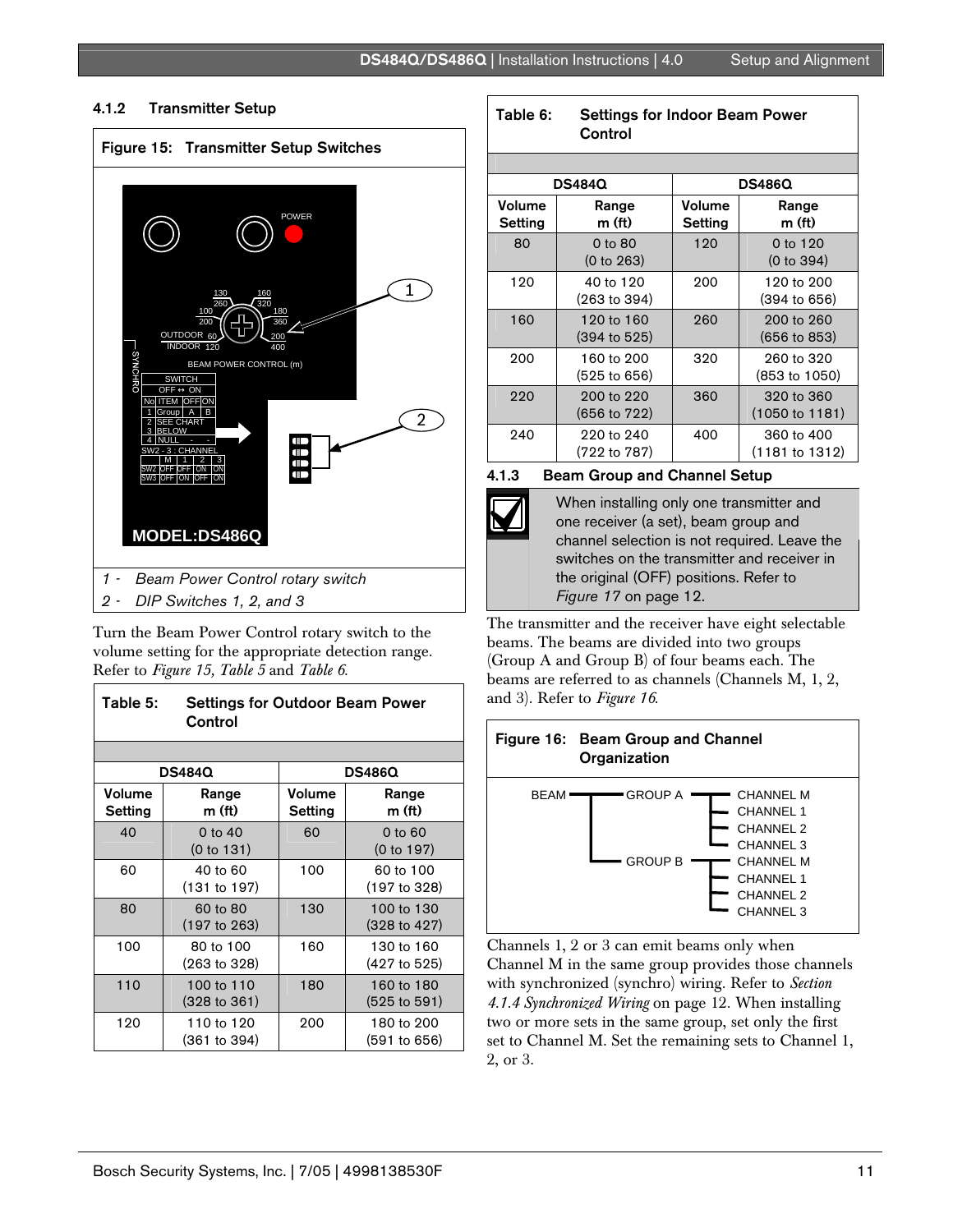

- *1 Transmitter DIP Switches with original settings (Group A, Channel M)*
- *2 Receiver DIP Switches with original settings (Group A, Channel M)*
- *2 DIP Switches 1, 2, and 3*





- *1 Transmitter DIP Switches set for Group B, Channel 3*
- *2 Receiver DIP Switches set for Group B, Channel 3*
- *2 DIP Switches 1, 2, and 3*

Set DIP Switches 1, 2 and 3 to OFF or ON on each transmitter and receiver, according to the desired group and channel selections. Refer to *Table 7* and *Table 8* for the DIP Switches 1, 2, and 3, and the example for Group B, Channel 2 in *Figure 18.*

#### Table 7: Group Selection

| <b>DIP Switch 1</b> | Group |
|---------------------|-------|
| <b>OFF</b>          |       |
| OΝ                  |       |

# Table 8: Channel Selection

|            | <b>DIP Switch</b> |         |
|------------|-------------------|---------|
| 2          | з                 | Channel |
| <b>OFF</b> | <b>OFF</b>        | М       |
| <b>OFF</b> | ON                |         |
| ON         | <b>OFF</b>        |         |
| ON         | ΟN                |         |



One transmitter and one receiver facing each other are a set. In a set, each unit must have the same setting for group and for channel.

When installing two or more sets, use different settings for each set (transmitter and receiver) to avoid incorrect communication.

# 4.1.4 Synchronized Wiring

Synchronized (abbreviated "synchro") wires are required when installing two or more sets in the same group by using the SYNCHRO terminal on each transmitter. Synchro wires are not required between the receivers.

The synchro wire should be more than 0.8 mm (22 AWG) in diameter, run no longer than 20 m (66 ft), and be wired only to the same group (Group A to Group A or Group B to Group B). Do not wire across groups (Group A to Group B).

Synchronized transmitters must use a common power supply.



The system does not activate when synchro wires are connected improperly, or if other unneeded wires are connected.

The POWER LED flashes when the required wires are not connected correctly.



When the POWER LED flashes, shut off the power and reconnect the wires correctly.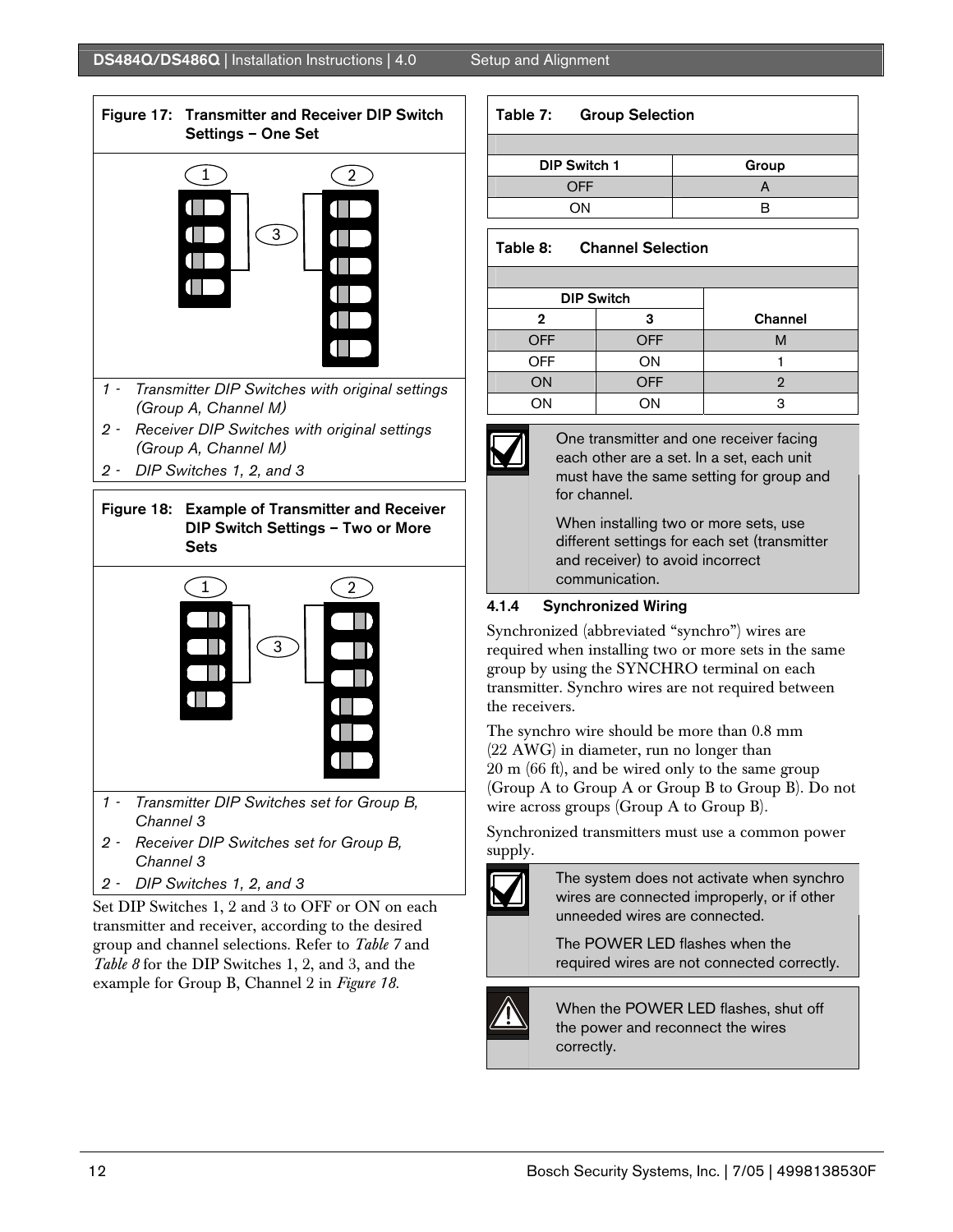# 4.2 Alignment

# 4.2.1 Description

Precise, correct alignment is critical for these systems to operate effectively.

The first procedure (*Section 4.2.2 Scope Alignment* on page 14) is a visual alignment and is not precise. Use one of the additional procedures to complete the alignment.

Aligning a paired transmitter and receiver requires a coarse, or visual, alignment followed by a fine alignment.

# Coarse Alignment

In the coarse alignment, if the installed devices do not face each other directly, the upper optical module and the lower optical module on each device are manually turned toward the opposite device. Then the opposite device is viewed through the scopes on the upper and lower optical modules while the horizontal and vertical angles are adjusted, using the turntable and the adjustment screws. Refer to *Section 4.2.2 Scope Alignment* on page 14.

# Fine Alignment

The detectors have three possible fine alignment methods: Voltmeter, Level LED, and Sound. Alignment interruption sheets (*Figure 19*) are used in all three procedures to cover all optical modules in the installation except the pair that are being aligned. Select a procedure based on the conditions and considerations of the specific installation. Refer to *Table 9*.

| Figure 19: Alignment Interruption Sheet                                                                                                                                 |
|-------------------------------------------------------------------------------------------------------------------------------------------------------------------------|
| <b>Interruption Sheet</b><br>To align the upper beam, use<br>T'IS<br>interruption should to cover the<br>ower octics of both transmitter<br>d receiver, and vice versa. |
| nove this sheet after the<br>alignment is complete.                                                                                                                     |

### Table 9: Fine Alignment Considerations

| <b>Alignment Procedure</b>                                 | <b>Considerations</b>                                                                |  |  |  |
|------------------------------------------------------------|--------------------------------------------------------------------------------------|--|--|--|
| Voltmeter<br>(Refer to Section                             | Requires a voltmeter and a<br>screwdriver                                            |  |  |  |
| 4.2.3 Voltmeter<br>Alignment on<br>page $15.$ )            | Works well at any distance<br>between the transmitter and<br>receiver                |  |  |  |
|                                                            | Requires repeated<br>observation of the voltmeter at<br>the receiver                 |  |  |  |
|                                                            | Most accurate                                                                        |  |  |  |
|                                                            | Might require two people                                                             |  |  |  |
| Level LED                                                  | Requires only a screwdriver                                                          |  |  |  |
| (Refer to Section<br>4.2.4 Level LED<br>Alignment on       | More difficult to do when the<br>transmitter and receiver are<br>installed far apart |  |  |  |
| page 15.)                                                  | Requires repeated visual<br>observation of the level meter<br>on the receiver        |  |  |  |
|                                                            | Might require two people                                                             |  |  |  |
| Sound                                                      | Requires only a screwdriver                                                          |  |  |  |
| (Refer to Section 4.2.5<br>Sound Alignment on<br>page 15.) | Works well at any distance<br>between the transmitter and<br>receiver                |  |  |  |
|                                                            | Does not require visual<br>observation of the opposite<br>device                     |  |  |  |
|                                                            | Difficult to do in a noisy<br>environment                                            |  |  |  |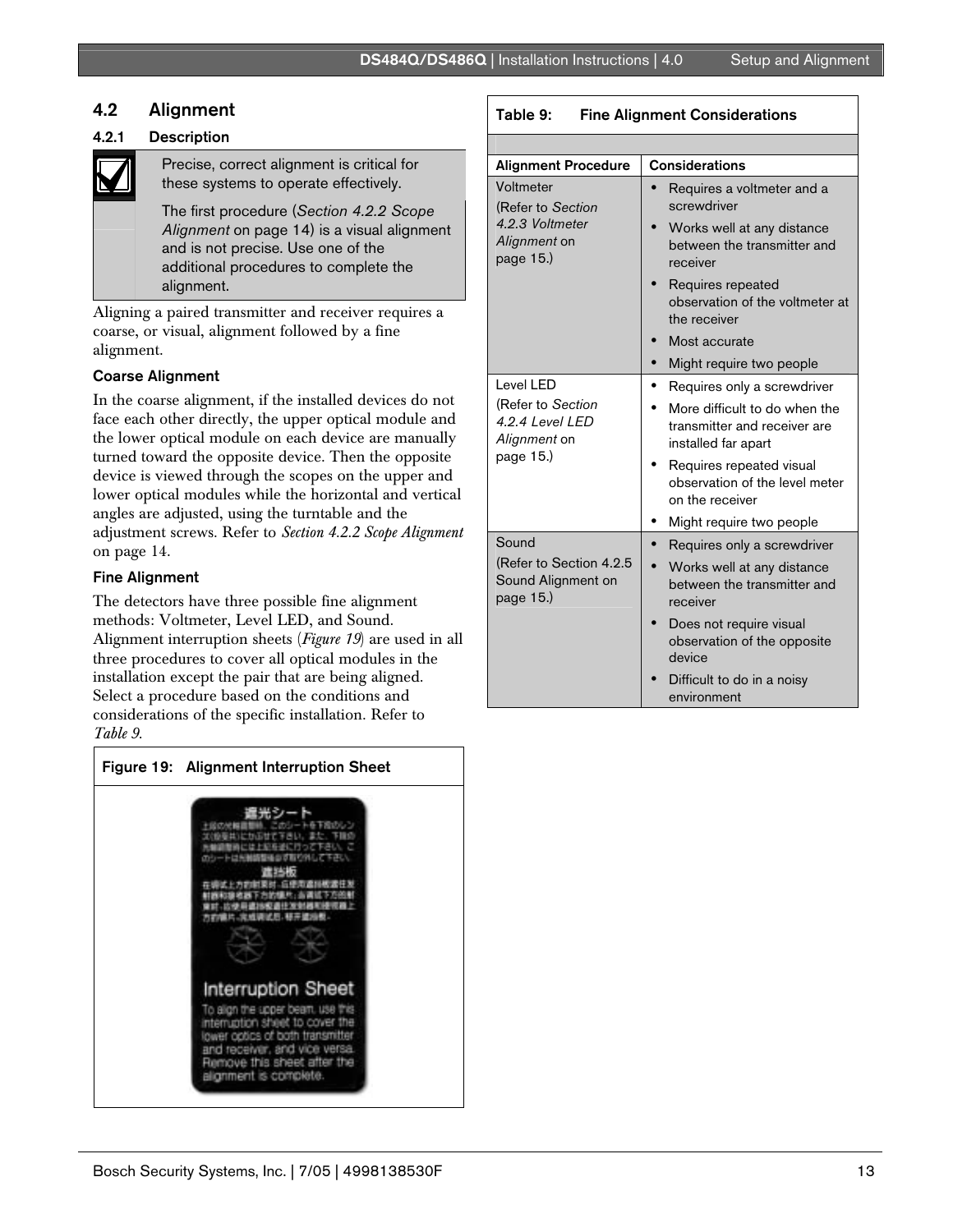# 4.2.2 Scope Alignment

- 1. Apply power to all transmitters and receivers in the installation.
- 2. Select a transmitter and receiver pair to align.
- 3. For coarse tuning, rotate the turntable on the upper or lower optical module of the transmitter horizontally to face the receiver.
- 4. Look into the left or right viewfinder of the optical module to see the image reflected through the scope aperture. Stand at a 45° angle and at eye level to the left or right viewfinder, at a distance of 10 cm to 15 cm (4 in. to 6 in.) away. Refer to *Figure 20*.



- *[4 in. to 6 in.])*
- *5 Viewing angle (approximately 45*° *from centerline of optical module)*
- 5. Use the turntable to adjust the horizontal angle of the optical module until the receiver image appears in the viewfinder. Refer to *Figure 21* and *Figure 22*.
- 6. Use the horizontal and vertical adjustment screws to center the receiver image in the outline of the scope aperture. Refer to *Figure 21* and *Figure 22*.
- 7. Repeat *Steps 3* through *6* for the other optical module on the transmitter.
- 8. Do *Steps 3* through *6* for the optical modules on the receiver to align the transmitter image.

### Figure 21: Optical Module



# Figure 22: Viewed Image



9. Use the supplied alignment interruption sheets to cover the upper and lower optical modules of all transmitters and receivers to be aligned.

When covering an optical module, align the punched holes in the interruption sheet with the scope apertures in the center of the optical module (*Figure 21*).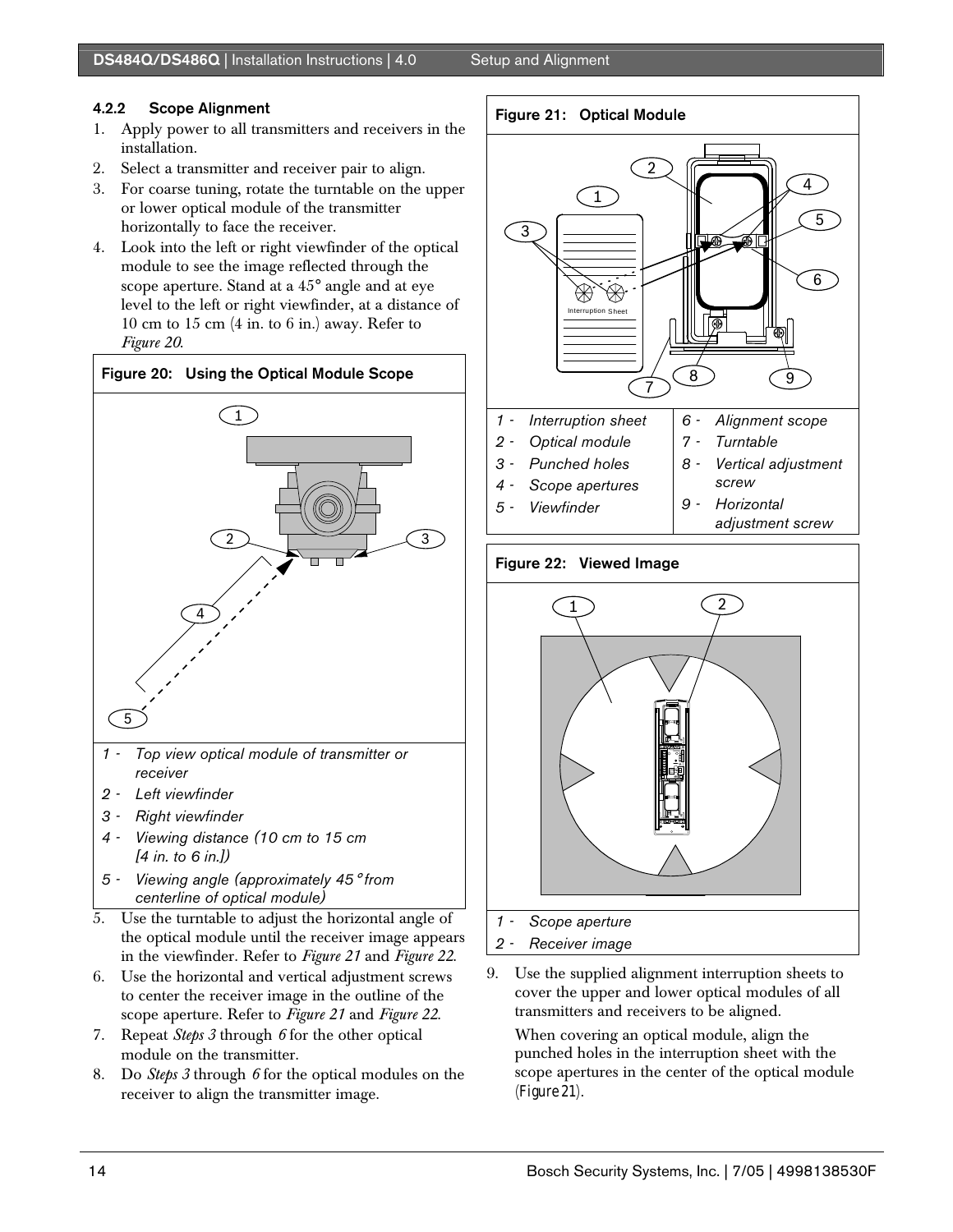

.

For synchronized applications or stacked sets of transmitters and receivers, install interruption sheets on all optical modules except the pair to be aligned.

10. Do one of the fine alignments. Refer to *Table 9* on page 13 to determine which procedure to use.



For the following procedures, make sure that all optical modules are covered with interruption sheets, except the pair to be aligned.

Remove the interruption sheets and close the covers when the alignment is complete.

# 4.2.3 Voltmeter Alignment

- 1. Insert voltmeter leads into the alignment check terminals on the receiver panel. Refer to *Figure 3* on page 3
- 2. Set the voltmeter scale to 10.0 VDC.
- 3. Use a screwdriver to adjust horizontal and vertical adjustment screws on the transmitter and the receiver. Refer to *Figure 21* on page 14.
- 4. Check the voltage reading and continue to adjust the adjustment screws as necessary. In an ideal environment, the voltmeter value should be 3.0 VDC or higher. (The maximum voltage is 3.75 VDC.)
- 5. When the best voltage is achieved, the optical modules are aligned.
- 6. Repeat the procedure for the other optical module pair.

# 4.2.4 Level LED Alignment

- 1. Look at the Level Meter on the receiver. Refer to *Figure 23.* When you begin this procedure the LEDs are off.
- 2. Use a screwdriver to adjust the optical modules. Adjust the horizontal and vertical adjustment screws as necessary. Refer to *Figure 21*.
- 3. As more beam energy is received, each LED turns on, flashes quickly, flashes slowly, and then turns off.
- 4. Continue fine tuning until the LEDs turn off.
	- If outdoors, the alignment is complete when all LEDs are off.
	- If indoors, the alignment is complete when the lower two LEDs are off.
- 5. Repeat the procedure for the other optical module pair.

#### 4.2.5 Sound Alignment

- 1. Set DIP Switch 6 on the receiver to ON. Refer to *Figure 23.*
- 2. Use a screwdriver to adjust the optical modules. Adjust the horizontal and vertical adjustment screws as necessary. Refer to *Figure 21*.
- 3. As more beam energy is received, the sound pitch changes from low to high and from a continuous tone to a two beat sound.
- 4. Continue fine tuning until the buzzer is a two-beat sound.
- 5. After the beams are aligned, set DIP Switch 6 to OFF.
- 6. Repeat the procedure for the other optical module pair.



- *2 Indoor level alignment guide*
- *3 Level meter*
- *4 Alignment check terminals*
- *5 DIP switch 6 in the ON position*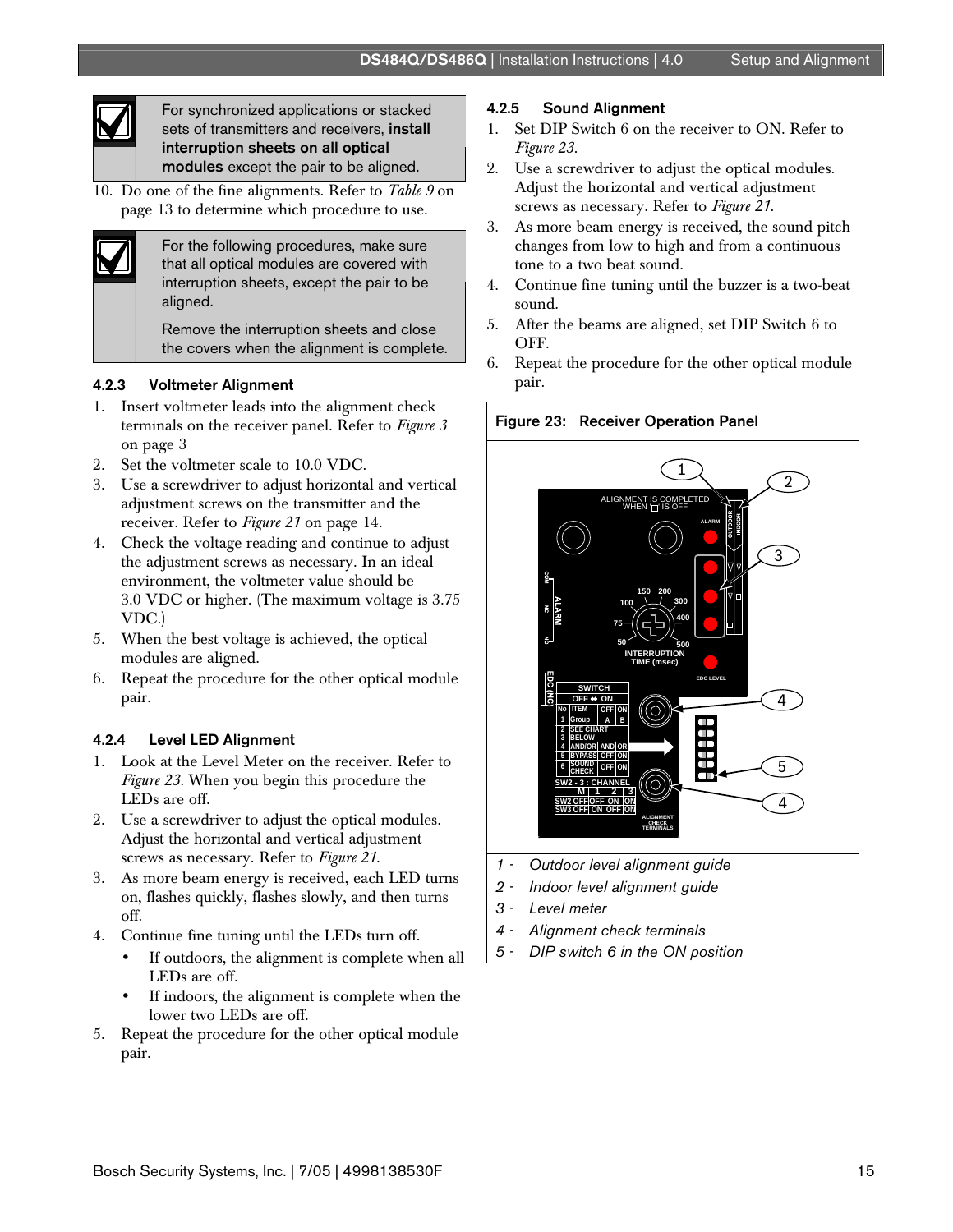# 5.0 Walk Test

Walk across the beam path directly in front of one of the detectors. The ALARM LED should activate. If not, the beam interrupt time is set too low or the alignment is not correct.

Walk across the beam path in several locations between the detectors (*Figure 24*).Each time you cross the beam path, the ALARM LED should activate. If not, the beam interrupt time is set too low or the alignment is not correct.

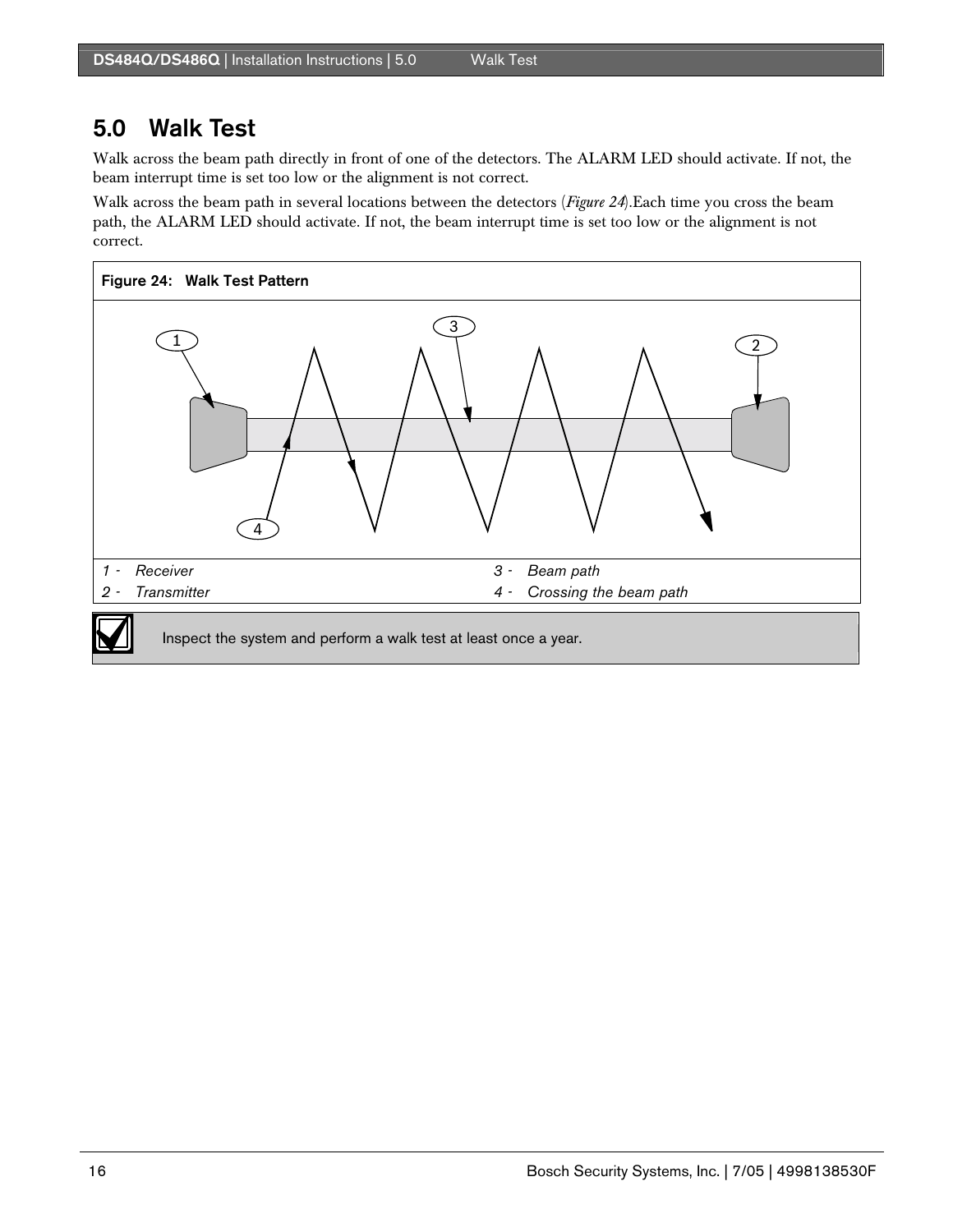# 6.0 Stacking Information

When stacking two or more sets, use the group and channel settings shown in *Figure 25*. The correct DIP switch settings are shown for each transmitter and receiver.



Each top line set must be set to Channel M, and the other line sets to Channels 1, 2, or 3 to avoid incorrect communication between the stacking sets.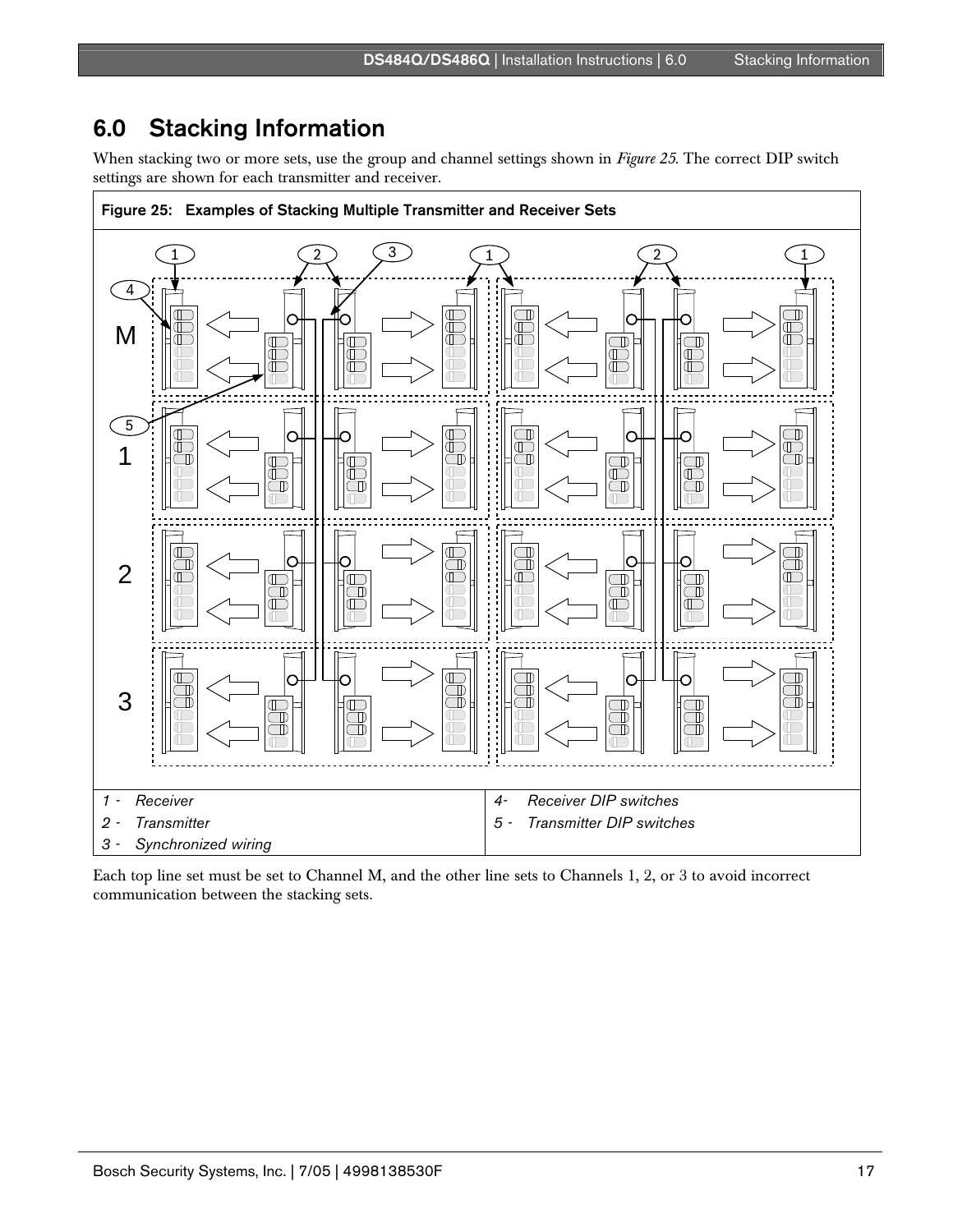# 7.0 Troubleshooting

If the system does not operate as expected, check for the following conditions.

The input voltage is between 10.5 VDC and 28 VDC at the terminal on the transmitter and on the receiver.

The loop resistance of the alarm output is less than 100  $\Omega$ .

The monitor LED on the transmitter is ON.

The ALARM LED on the receiver is ON when both upper and lower beams are simultaneously adjusted for the beam interruption time.

The output of the beam alignment check terminal on the receiver is 3.0 VDC to 3.75 VDC.

| Problem                              | Cause                                                            | <b>Solution</b>                                                                                                            |
|--------------------------------------|------------------------------------------------------------------|----------------------------------------------------------------------------------------------------------------------------|
| Constant alarm output                | Something is blocking the beams.                                 | Remove the object(s).                                                                                                      |
|                                      | Optical modules or covers need<br>cleaning.                      | Clean the optical modules and the covers.                                                                                  |
|                                      | Improper channel selection                                       | Select the proper channel.<br>Refer to Section 4.1.3 Beam Group and<br>Channel Setup on page 11.                           |
|                                      | Synchronized wires are not connected.                            | Connect the synchro wiring correctly. Refer to<br>Section 4.1.4 Synchronized Wiring on page 12.                            |
| Frequent false alarms                | Something is blocking the beams.                                 | Remove the object(s).                                                                                                      |
|                                      | Beam interruption time is set too short.                         | Decrease the sensitivity. Refer to Section 4.1.1<br>Receiver Setup on page 10.                                             |
|                                      | Electrical noise or radio frequency<br>interferency (RFI) nearby | Change the installation site.                                                                                              |
|                                      | Wiring too close to power sources or<br>power line               | Change the routing of the wiring.                                                                                          |
|                                      | Unstable installation site                                       | Fix the installation site.                                                                                                 |
|                                      | Out of maximum protection range                                  | Reinstall the units within the maximum protection<br>range. Refer to Section 2.1 Installation<br>Considerations on page 5. |
|                                      | Inappropriate Beam Power Control level                           | Readjust the control level. Refer to Table 5 and<br>Table 6 in Section 4.2 Alignment on page 13.                           |
|                                      | Frost or dew is present.                                         | Attach the optical heater.                                                                                                 |
| No alarm when beams are<br>blocked   | Beams are reflected into the receiver.                           | Remove the reflective object or change the<br>installation site.                                                           |
|                                      | Beam interruption time is set too slow.                          | Increase the sensitivity. Refer to Section 4.1.1<br>Receiver Setup on page 10.                                             |
|                                      | Not enough beam power                                            | Increase the beam power. Refer to Table 5 and<br>Table 6 in Section 4.2 Alignment on page 13.                              |
| EDC LED turns ON                     | Something is blocking the beams.                                 | Remove the object(s).                                                                                                      |
| frequently                           | Installed on unstable ground                                     | Fix the installation site.                                                                                                 |
|                                      | Out of maximum protection range                                  | Reinstall the units within the maximum protection<br>range. Refer to Section 2.1 Installation<br>Considerations on page 5. |
|                                      | Inappropriate Beam Power Control level                           | Readjust the control level. Refer to Table 5 and<br>Table 6 in Section 4.2 Alignment on page 13.                           |
|                                      | Frost or dew is present.                                         | Attach the optical heater.                                                                                                 |
| POWER LED on transmitter<br>flickers | Synchro wires are not connected.                                 | Connect the synchro wiring correctly. Refer to<br>Section 4.1.4 Synchronized Wiring on page 12.                            |

#### Table 10: Common Troubleshooting Problems and Solutions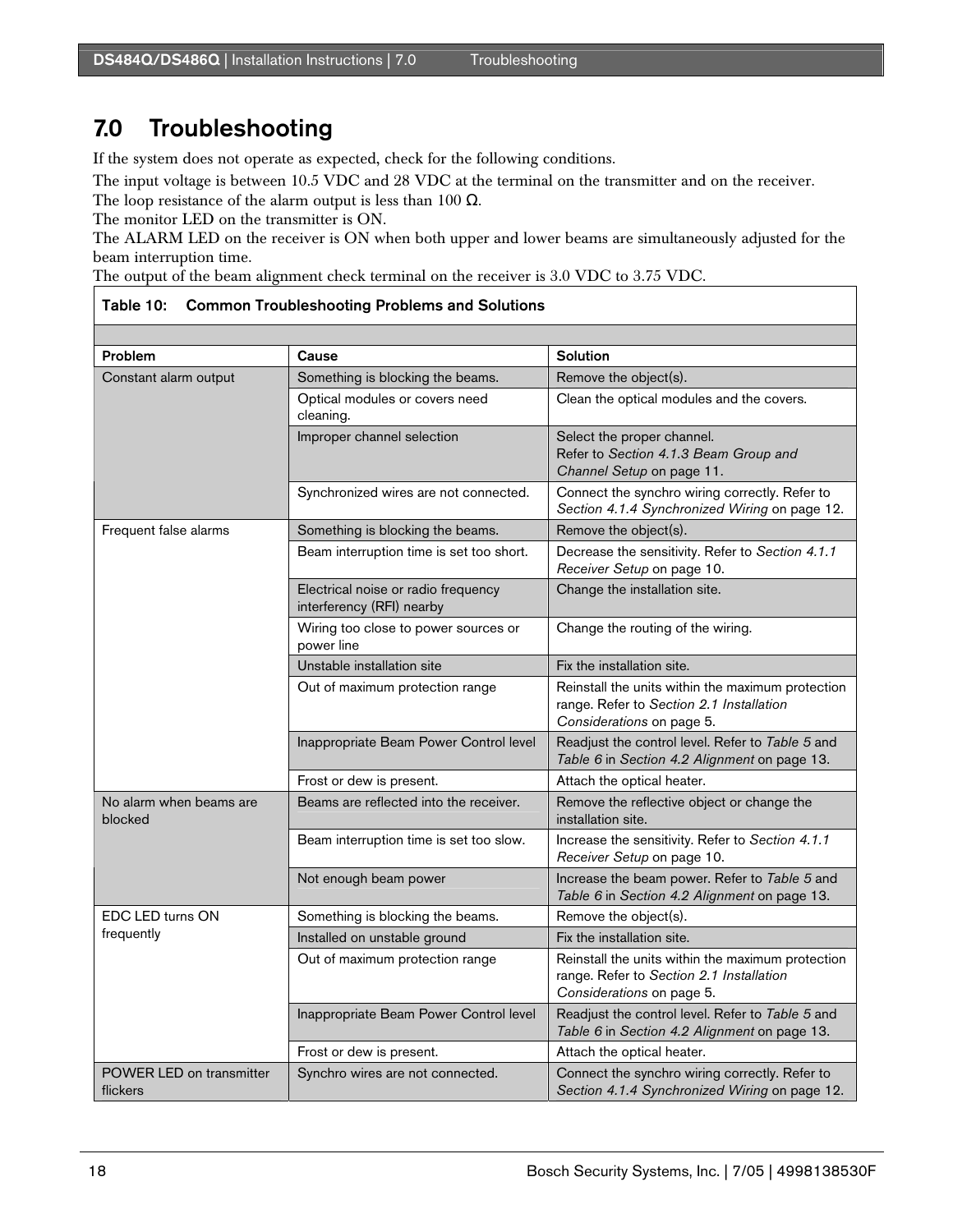# 8.0 Specifications

| Table 11: DS484Q and DS486Q Specifications         |                    |                                                                                |                 |
|----------------------------------------------------|--------------------|--------------------------------------------------------------------------------|-----------------|
|                                                    |                    |                                                                                |                 |
| <b>Alarm Output</b>                                | Alarm              | Form C 0.2 A @ 30 VDC                                                          |                 |
|                                                    |                    | Output Period: 3 sec                                                           |                 |
|                                                    | <b>EDC</b>         | NC 0.2 A @ 30 VDC                                                              |                 |
|                                                    |                    | Output Period: 3 sec                                                           |                 |
|                                                    | <b>Tamper</b>      | NC 0.1 A @ 30 VDC<br>Output Period: While the cover is removed                 |                 |
|                                                    |                    |                                                                                |                 |
| <b>Beam Interrupt Time</b>                         |                    | Adjustable from 50 ms to 500 ms                                                |                 |
| Selectable Beams                                   |                    | Two Groups by four Channels                                                    |                 |
| <b>Environmental Discrimination Circuit Output</b> |                    | Normally-closed contacts rated at 0.2 A @ 30<br><b>VDC</b>                     |                 |
| <b>Maximum Coverage</b>                            | Outdoor            | DS484Q                                                                         | 120 m (400 ft)  |
|                                                    |                    | <b>DS486Q</b>                                                                  | 200 m (660 ft)  |
|                                                    | Indoor             | <b>DS484Q</b>                                                                  | 240 m (800 ft)  |
|                                                    |                    | <b>DS486Q</b>                                                                  | 300 m (1000 ft) |
| <b>Enclosure Design</b>                            |                    |                                                                                |                 |
| <b>Material</b>                                    |                    | Polycarbonate                                                                  |                 |
| Dimensions (HxWxD)                                 |                    | 35 cm x 10 cm x 11 cm                                                          |                 |
|                                                    |                    | (13.75 in. x 4 in. x 4.1 in.)                                                  |                 |
| <b>Total Weight</b>                                | <b>Receiver</b>    | 1.2 kg (2.64 lb)                                                               |                 |
| <b>Transmitter</b>                                 |                    | 1.2 kg (2.64 lb)                                                               |                 |
| <b>Environmental Considerations</b>                |                    |                                                                                |                 |
| <b>Operating Temperature</b>                       |                    | $-25^\circ$ C to $+55^\circ$ C                                                 |                 |
|                                                    |                    | $(-13^{\circ}F to + 130^{\circ}F)$                                             |                 |
| <b>IP Rating</b>                                   |                    | IP 54 (protection against dust; protection against<br>splashing water)         |                 |
| <b>Mounting</b>                                    |                    |                                                                                |                 |
| Location                                           |                    | Surface or pole mount                                                          |                 |
| <b>Pattern Pointability</b>                        |                    | $\pm$ 90° horizontal, $\pm$ 10° vertical                                       |                 |
| <b>Power Requirements</b>                          |                    |                                                                                |                 |
| Voltage                                            |                    | 10.5 VDC to 28 VDC non-polarized                                               |                 |
| <b>Current Draw</b>                                | <b>Receiver</b>    | 80 mA standby, 50 mA alarm                                                     |                 |
|                                                    | <b>Transmitter</b> | <b>DS484Q</b>                                                                  | 35 mA           |
|                                                    |                    | <b>DS486Q</b>                                                                  | 55 mA           |
| <b>Backup Power Requirements</b>                   |                    | 4 hours (120 mAh) minimum required for<br><b>UL Certificated Installations</b> |                 |
| <b>Temper Output</b>                               |                    | Normally-closed contacts rated at 0.1 A @ 30 VDC                               |                 |
| <b>Trigger Response Time</b>                       |                    | Selectable response time of 35 ms to 700 ms                                    |                 |